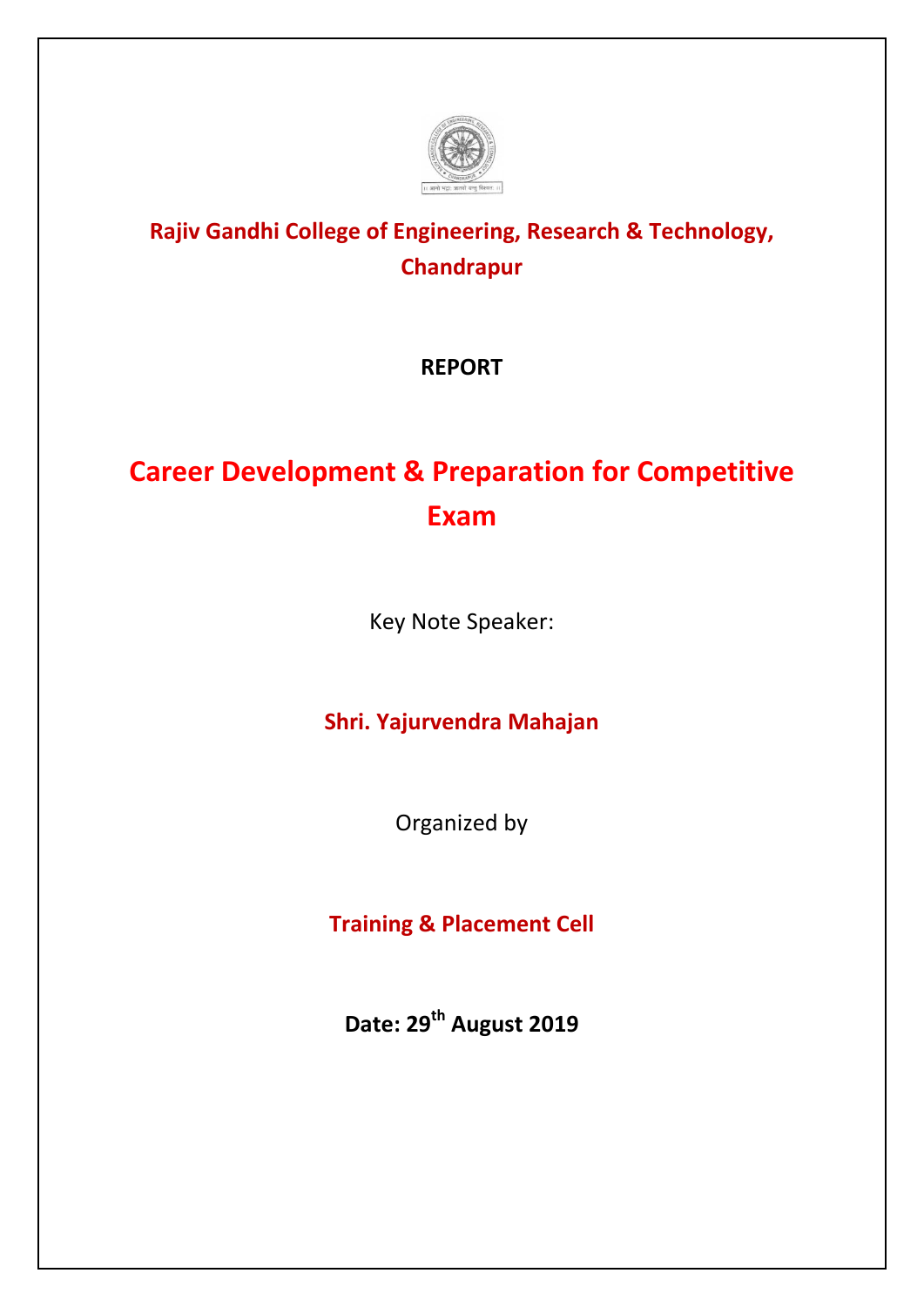## **Brief Report**

An Expert Lecture on "Career Development & Preparation for Competitive Exam" was organized by Training & Placement Cell of RCERT, Chandrapur on 29<sup>th</sup> August 2019. Program was graced with invited speaker Shri. Yajurvendra Mahajan, Founder, Deepstambh Foundation, Jalgaon ,Dr. Z. J. Khan, Principal, RCERT, Dr. D. V. Bhope, Dean IQAC, Dr. V. S. Gorantiwar, Chairman IE(CLC).Other dignitaries present for the program were Dr. H. S. Deshmukh, Dean Admissions, Dr. S. S. Wazalwar, Dr. R. G. Weginwar, Dr. P. A. Potdukhe, Dr. N. J. Janwe & Prof. B. S. Ganguly, Training & Placement Cell. Around 200 Students of RCERT Final year Engineering were present for the program.

Program was inaugurated with the floral welcome of the guest speaker at the hands of Dr. Z. J. Khan, Principal, RCERT. Followed by the address of Dr. Z. J. Khan where is expressed his sincere thanks to the speaker for accepting the invitation and sparing his precious time for the welfare of the students of this institute. He also stressed on how important is this time for students for making a good career ahead.

Guest Speaker was formally introduced by Mr. Shubham Muddawar. The most inspiring thing about him was his Foundation Deepstambh which works dedicatedly for the welfare of Differently abled & Orphan children and helping them in all respect towards achieving their dreams. Dr. Z. J. Khan felicitated Mr. Yajurvendra Mahajan on behalf of the RCERT Fraternity with Shawl Shrifal and presented him a Token of Respect from the institute.

The proceedings were handed over to Mr. Yajurvendra Mahajan for his Talk. He started his speech with the term "Career" and its meaning by asking the opinions of the student. He defined the term Career as one's own interest converted into profession. He stressed on following excellence in place of money while pursuing a career. His talk was supported by so many real time examples and experiences. For preparing for competitive exams, he mentioned that only those who like to study and can study anything and everything should only attempt for competitive exams and government jobs. Those attempting for government jobs like UPSC/MPSC should have the perseverance and patience to deal with real life problems and be able to successfully address & resolve them. He concluded with a small video clip about his organization which left all the audience speechless. The video clip displayed the real scenario of their working, challenges & inspirations towards achieving the dreams of Differently abled & Orphan children. Many such children are now working as Civil Servants, Bank Managers, Income Tax/Sales Tax Officers. There are numerous numbers of success stories of their organization. And all of it they do it without taking a single penny from them. The whole audiences were left mesmerized with the talk and gave standing ovation saluting his sacrifice and noble cause towards the dark side of the society.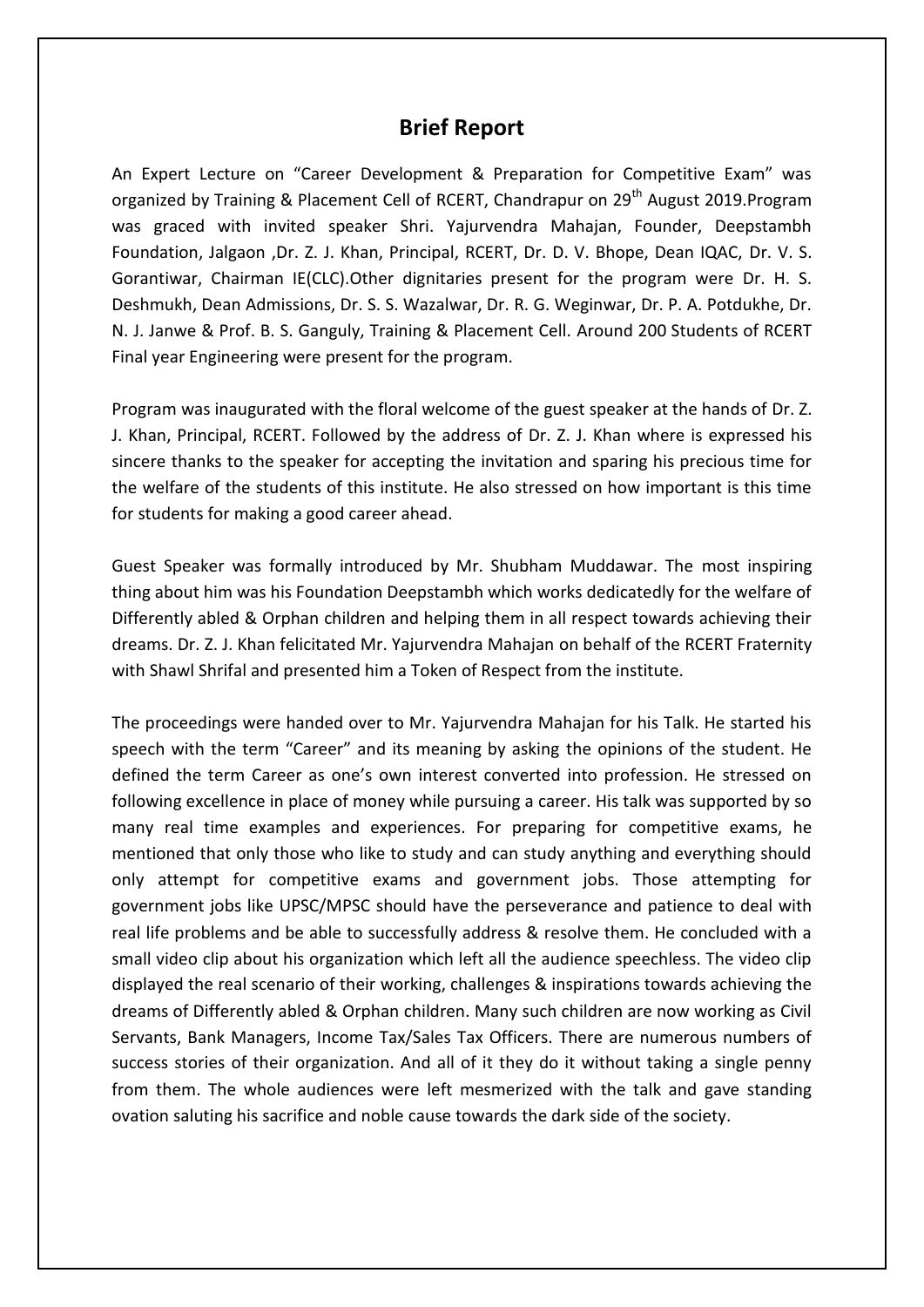